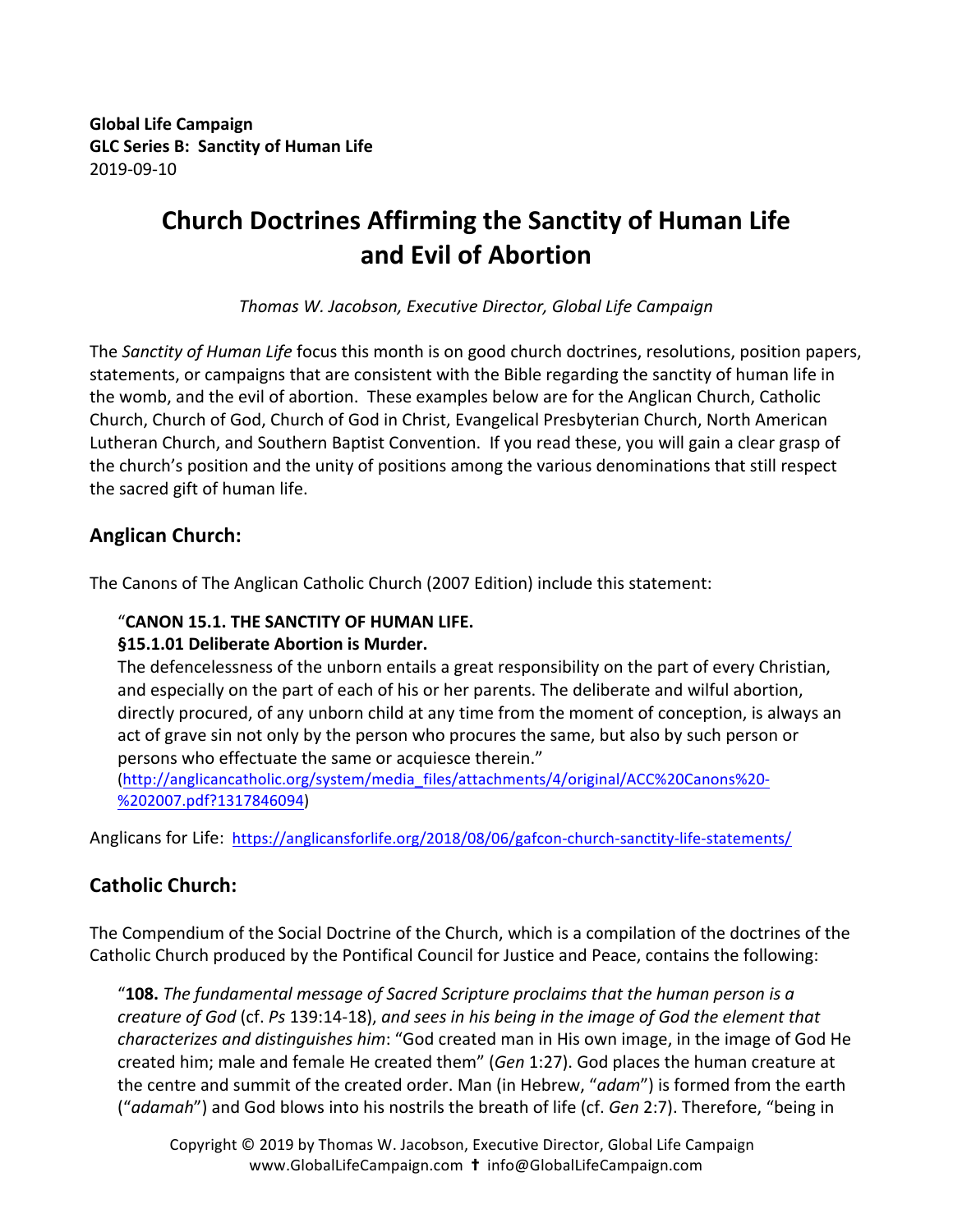the image of God the human individual possesses the dignity of a person, who is not just something, but someone. . . ."[204].

"109. The likeness with God shows that the essence and existence of man are constitutively *related to God in the most profound manner.* [205] . . . The human being is a personal being created by God to be in relationship with him."

"112. Man and woman are in relationship with others above all as those to whom the lives of others have been entrusted [215]. "For your lifeblood I will surely require a reckoning, ... I will require it ... of man [and] of every man's brother" (*Gen* 9:5), God tells Noah after the flood. In this perspective, the relationship with God requires that *the life of man be considered sacred and inviolable* [216]. The fifth commandment, "Thou shalt not kill" (*Ex* 20:13; *Deut* 5:17), has validity because God alone is Lord of life and death [217]. The respect owed to the inviolability and integrity of physical life finds its climax in the positive commandment: "You shall love your neighbour as yourself" (Lev 19:18), by which Jesus enjoins the obligation to tend to the needs of one's neighbour (cf. *Mt* 22:37-40; *Mk* 12:29-31; *Lk* 10:27-28). 

"**155**.... "the right to life, an integral part of which is the right of the child to develop in the mother's womb from the moment of conception; the right to *live in* a united family and in a moral environment conducive to the growth of the child's personality; the right to develop one's intelligence and *freedom* in seeking and knowing the *truth*; ... and the right *freely to establish* a family, to have and to rear children through the responsible exercise of one's sexuality. In a certain sense, the source and synthesis of these rights is religious *freedom*, understood as the right to live in the truth of one's faith and in conformity with one's transcendent dignity as a person"[317].

*"The first right presented in this list is the right to life, from conception to its natural end*,[318] which is the condition for the exercise of all other rights and, in particular, implies the illicitness of every form of procured abortion and of euthanasia."[319]

"233. Concerning the "methods" for practising responsible procreation, the first to be rejected as *morally illicit are sterilization and abortion* [521]. The latter in particular is a horrendous crime and constitutes a particularly serious moral disorder [522]; far from being a right, it is a sad phenomenon that contributes seriously to spreading a mentality against life, representing a dangerous threat to a just and democratic social coexistence" [523]. (http://www.vatican.va/roman\_curia/pontifical\_councils/justpeace/documents/rc\_pc\_justpeace\_doc\_200

60526\_compendio-dott-soc\_en.html#Creatures%20in%20the%20image%20of%20God)

U.S. Conference of Catholic Bishops: http://usccb.org/issues-and-action/human-life-and-dignity/index.cfm.

# **Church of God**

Here is the entire Abortion Resolution of the Church of God, approved in 1976:

"WHEREAS life originated in the creative work of Almighty God; and WHEREAS man himself is created in the image and likeness of God; and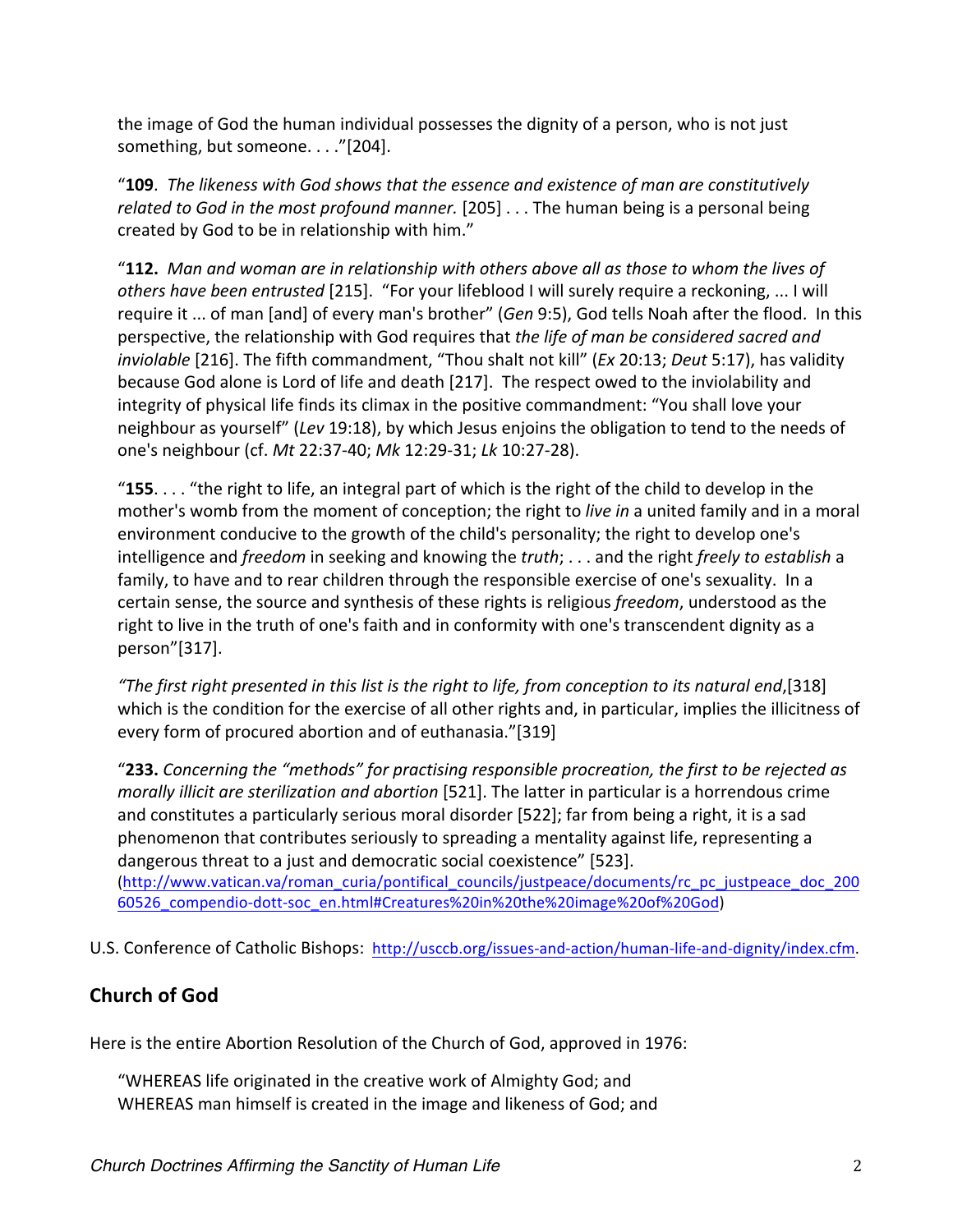WHEREAS God assigned special value to human life; and

WHEREAS divine law forbids the indiscriminate taking of human life, exacting heavy penalties of those who violate this commandment; and

WHEREAS contemporary society demonstrates a low esteem for the sacredness of life; and WHEREAS abortion-on-demand now receives serious consideration as a means of birth and population control; and

WHEREAS abortion is a vicious attack on the weakest and most helpless form of human life; and WHEREAS the unborn are unable to speak in their own defense; and

WHEREAS intense pressure is being brought upon state and national legislative bodies to liberalize abortion laws; and

WHEREAS it is the duty of the church to raise an authoritative moral voice concerning this vital issue;

THEREFORE BE IT RESOLVED that we, the General Assembly of the Church of God, reaffirm our historic commitment to the sacredness of human life; and

BE IT FURTHER RESOLVED that we stand opposed to the use of abortion as a means of birth or population control; and

BE IT FURTHER RESOLVED that we urge our entire constituency to actively oppose any liberalization of abortion laws by state legislatures and by the Congress of the United States; and BE IT FURTHER RESOLVED that no individual should ever consider abortion as an option except in the gravest circumstances, after medical and religious consultation of the most serious nature (56th A., 1976, pp. 35, 36)." (http://www.churchofgod.org/resolutions/abortion-1976)

# **Church of God in Christ**

In 2015, the Church of God in Christ launched the denomination-wide Family Life Campaign to promote high respect for human life, encourage adoption, and end abortions – especially among their own members (*AFA Journal*, July 2018). This is particularly significant in two ways: it is denomination wide; and they are focused on saving African American babies. The majority of members of COGIC churches are African American, and 34 percent of African American babies are aborted in the United States. The Mission Statement of this Campaign is:

"Save a life; to build a family; and change our world."

"The established goals of COGIC Family Life Initiative are:

- Decrease the number of children being killed through abortion
- Reduce the number of children raised in the state's foster care system
- Reduce the number of children experiencing reentry into state custody for children welfare or foster care by finding homes and appropriate foster and or adoptive parents
- Reaffirm one of the most powerful institutions....that being family... #familylife." http://cogicworldmissions.org/missions/family-life/

COGIC websites: http://www.cogic.org ; http://cogicworldmissions.org.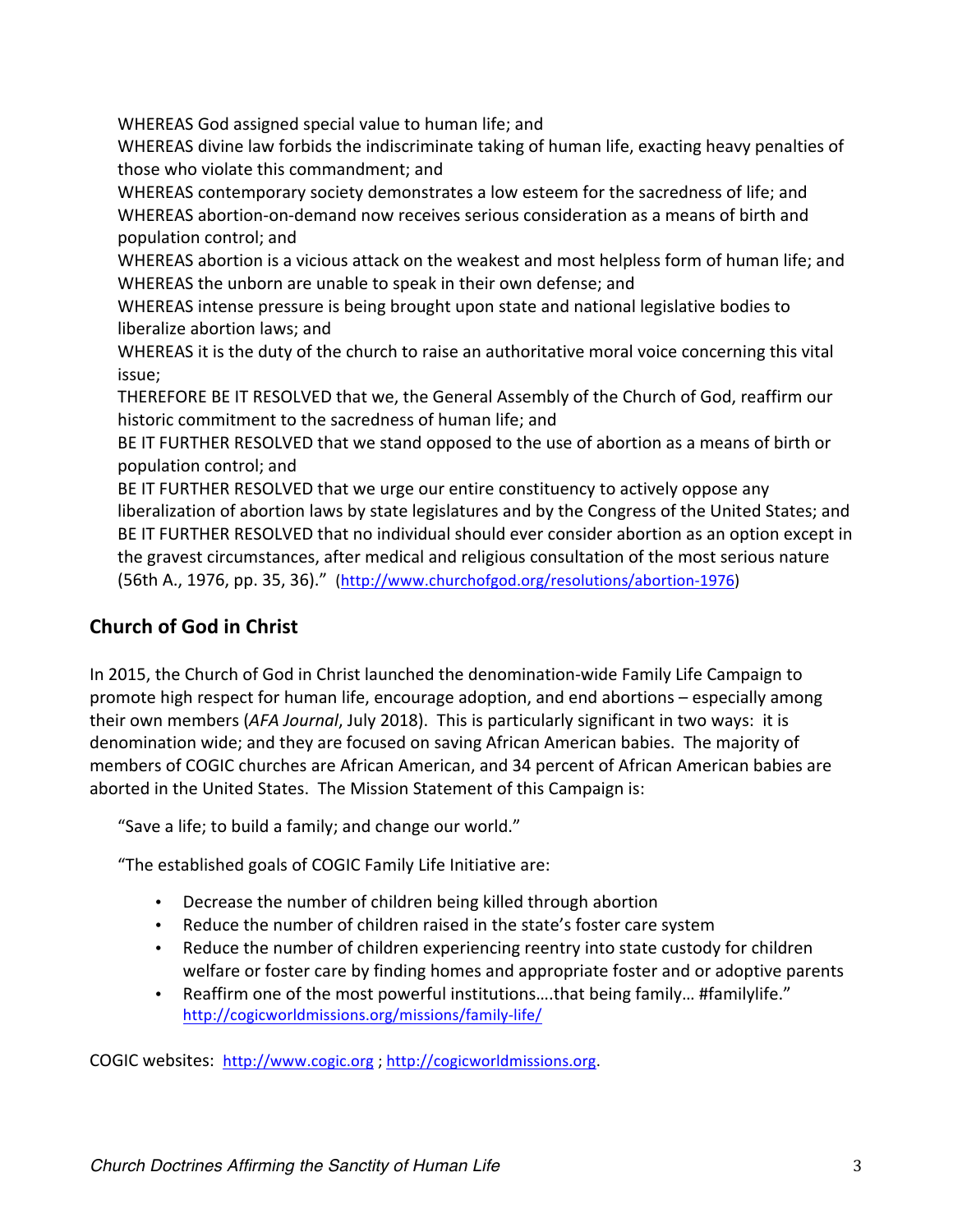## **Evangelical Presbyterian Church**

The position paper on Abortion of the Evangelical Presbyterian Church begins as follows:

"The Evangelical Presbyterian Church is convinced that the Bible strongly affirms the dignity and value of every human life based on what the Scriptures clearly teach:

"Before I formed you in the womb I knew you, before you were born I set you apart; I appointed you as a prophet to the nations" (Jeremiah 1:5 NIV).

"My frame was not hidden from you when I was made in the secret place, when I was woven together in the depths of the earth" (Psalm 139:15 NIV).

"Listen to me, you islands; hear this, you distant nations: Before I was born the Lord called me; from my mother's womb he has spoken my name" (Isaiah 49:1 NIV).

"for he will be great in the sight of the Lord. He is never to take wine or other fermented drink, and he will be filled with the Holy Spirit even before he is born" (Luke 1:15 NIV).

"When Elizabeth heard Mary's greeting, the baby leaped in her womb, and Elizabeth was filled with the Holy Spirit" (Luke 1:41 NIV).

"To further differentiate mankind from any other living creature, we read: "So God created mankind in his own image, in the image of God he created them; male and female he created them" (Genesis 1:27 NIV). Unlike any other created being, Scripture also teaches: "Then the LORD God formed a man from the dust of the ground and breathed into his nostrils the breath of life, and the man became a living being" (Genesis 2:7 NIV).

"The Westminster Shorter Catechism, a confessional statement shared by most Reformed churches, forbids the taking of innocent life while demanding the preservation of life from the moment of conception through to natural death:

"The Sixth Commandment requires all lawful endeavors to preserve our own life, and the life of others." (Question 68).

"The Sixth Commandment forbids the taking away of our own life, or the life of our neighbor unjustly..." (Question 69).

"Scripture teaches that we are not merely to avoid involvement in injustice. God's people are called upon to speak for the oppressed and defenseless. The Scripture passages cited above are evidence that God accords human value and dignity to the unborn child.

"The Evangelical Presbyterian Church affirms that the Bible does not distinguish between prenatal and postnatal life. It attributes human personhood to the unborn child. This extends to the unborn child ex utero as no less a human being than the child in the mother's womb." (Adopted by the  $6<sup>th</sup>$  General Assembly, June 1986; and amended by the 32 $<sup>nd</sup>$  during June 2012, and the 33 $<sup>rd</sup>$ </sup></sup> during June 2013.) (http://epcoga.wpengine.com/wp-content/uploads/Files/1-Who-We-Are/B-About-The-EPC/Position-Papers/PositionPaper-Abortion.pdf)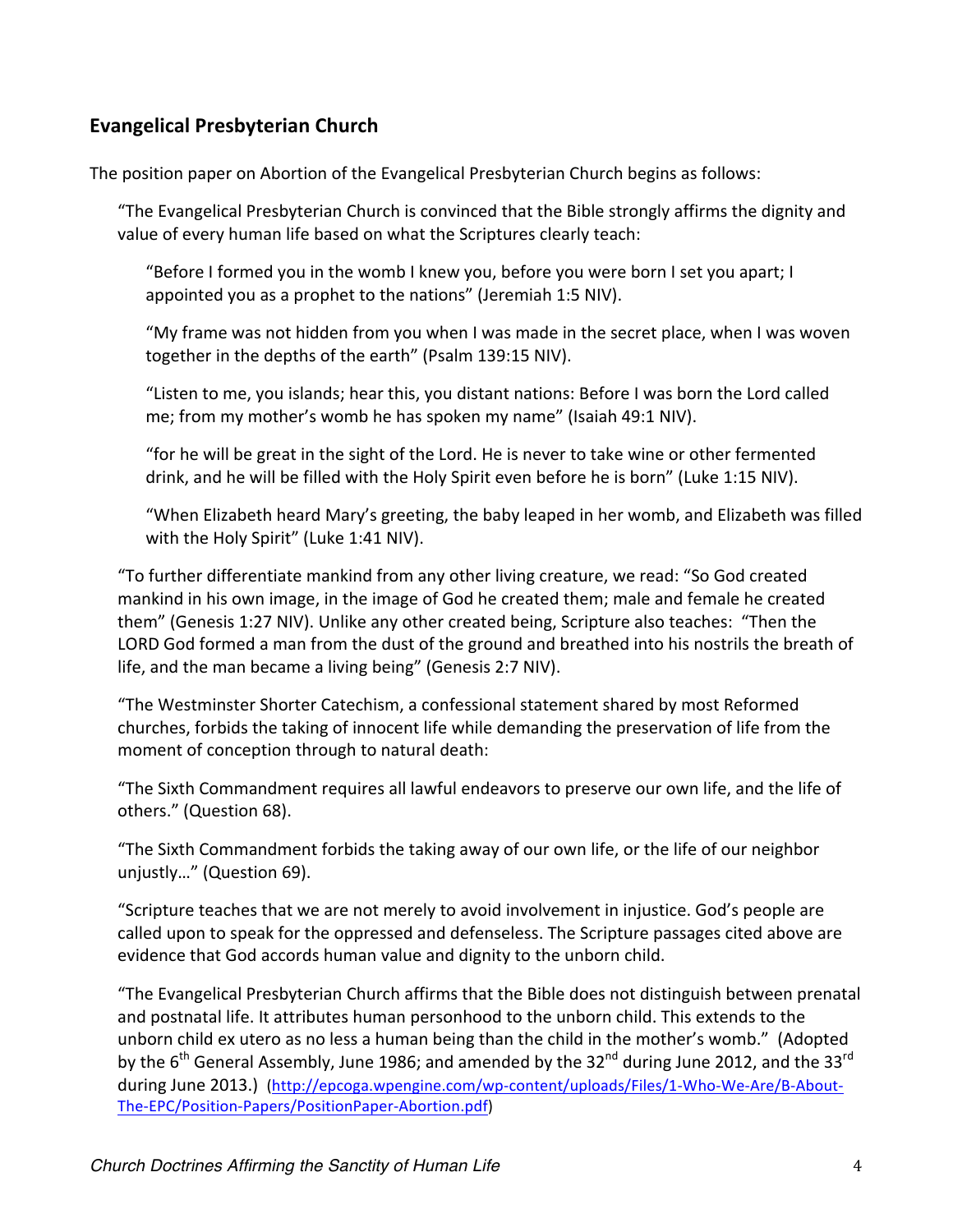### **North American Lutheran Church**

On 14 December 2012, the Joint Commission on Theology and Doctrine of the North American Lutheran Church issued a statement on the sanctity of human life from conception, titled, "'The Lord Is with You,' A Word of Counsel to the Church (on) The Sanctity of Nascent Life."

"In the name of the Father, and of the +Son, and of the Holy Spirit. Amen.

"The beginning of human existence, i.e., nascent life, carries in it the fullness of the genetic code, the complete chromosomal material of an individual. The strengths and characteristics given to us by God have not yet blossomed for all the world to see, yet they are fully present in the beauty of His love. "Before I formed you in the womb I knew you, and before you were born I consecrated you; I appointed you a prophet to the nations." (Jeremiah 1:5) Luther's Small Catechism proclaims, "I believe that God has created me and all that exists," so in faith we continue to proclaim that our life, and every life, comes from God and belongs to God. In our earthly dependency upon the womb of our mothers for protection, nourishment, and love from the first moments of our lives, we see in the creation of each life the shape of faith. We will always be fully dependent upon God for life, for shelter, and for mercy—the God who uses men and women to bring forth every generation of His creation.

"... God himself has given us a pattern by which we know His love: the conception, gestation, and birth of our Lord Jesus. As we reflect upon when life begins and what life means, we look to what God has done in sending His Son to live among us from conception, to death, to resurrected life. 

"In the Annunciation of the Good News given to Mary, the Mother of our Lord, we come to know the gift of every life in a new way, and we come to know the holiness of her womb as a sanctuary of mercy for all humankind. She who is our Mother in the faith shelters the One who is the Savior of the world with her very body, a model of love beyond all fear, of obedience beyond all personal security, of faith in the One who is yet unseen.

"In the self-emptying (kenotic) movement of God in the incarnation, He was never more vulnerable, more helpless than when He was *in utero*, swaddled in amniotic fluid. He was also never more intimately protected, swaddled in the myriad layers of a mother's love. It is the vision of this love that is ever so needed in this day—a death defying love, an eternal love, a fierce love, a sacrificing love. It is this vision that we are called to bear for the sake of generations to come. For in the disordered loving of a fallen world that removes sexual intercourse from the fidelity, trust, and delight of the marriage bed, there will continue to be the littlest among us, made in the image and likeness of God, who without a holy love, will be unprotected from the lies that say they are neither human nor of any value. In a time in human history when the laws of many nations sanction the destruction of new lives simply because they are an inconvenience, the North American Lutheran Church and Lutheran CORE, and all who belong to the Body of Christ, are called to teach and preach the message that the Lord who created the heavens and the earth, the Lord, who in the power of the Holy Spirit grew in His mother's womb, the Lord, who in obedience gave His life for all, The Lord is with you" (https://thenalc.org/wpcontent/uploads/2013/02/Word-of-Counsel-on-Sanctity-of-Nascent-Life.pdf).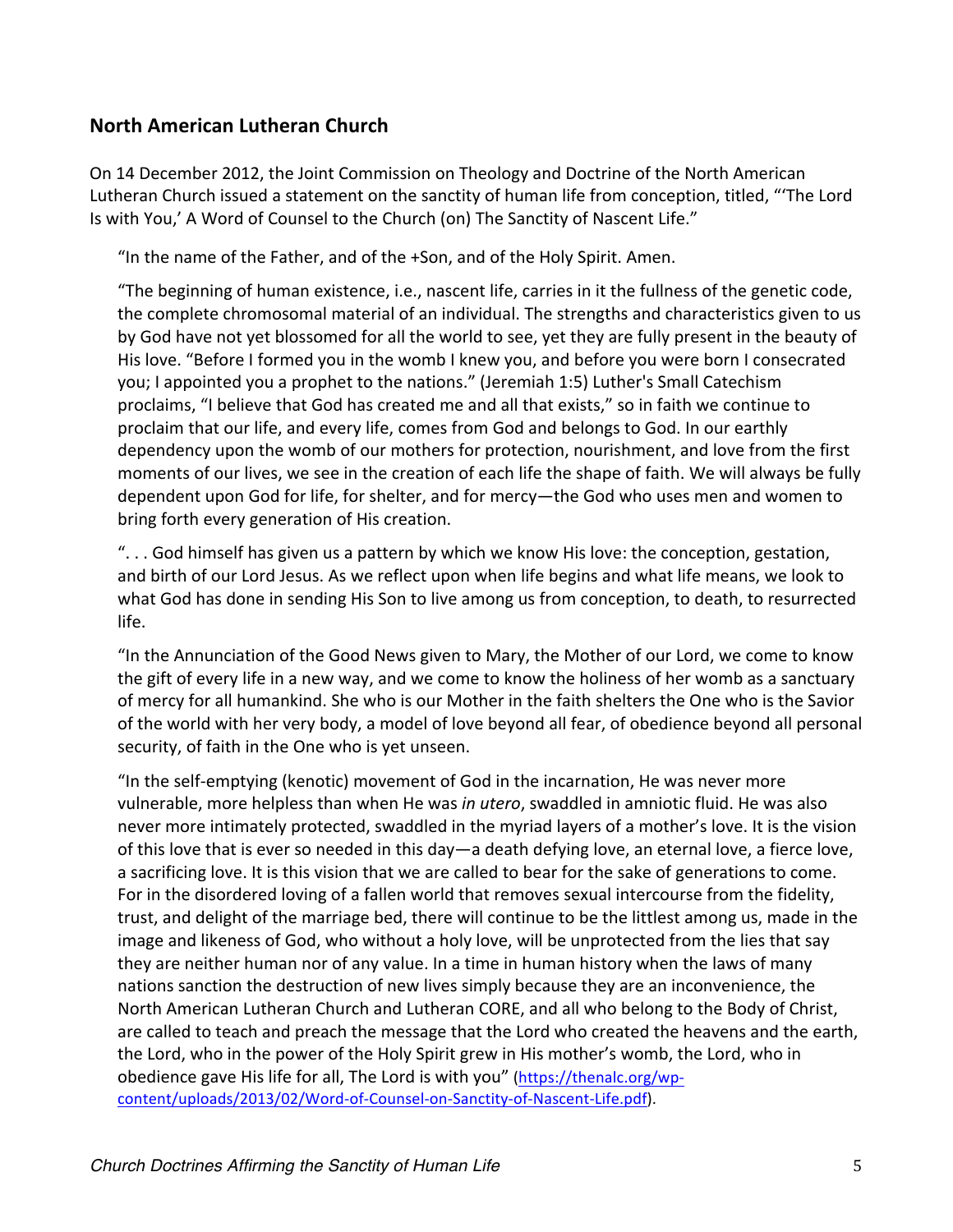The NALC statement is excellent, except that later in the document the authors do not appear to view abortion for "therapeutic reasons" to be a sin, and thus would be unlikely to encourage a postabortive woman in these circumstances to repent of her sin that her conscience may be cleansed and her soul healed.

Lutherans For Life (for all Lutherans): https://www.lutheransforlife.org.

## **Southern Baptist Convention:**

The Southern Baptist Convention has several short Position Statements, including this on life:

**"Sanctity of Life.** Procreation is a gift from God, a precious trust reserved for marriage. At the moment of conception, a new being enters the universe, a human being, a being created in God's image. This human being deserves our protection, whatever the circumstances of conception." (http://www.sbc.net/aboutus/positionstatements.asp)

#### The SBC has also approved 52 Resolutions that pertain to abortion. Its 2015 resolution "On The Sanctity Of Human Life," quoted fully here:

WHEREAS, Biblical revelation clearly and consistently affirms that human life is formed by God in His image and is therefore worthy of honor and dignity (Genesis 1:27; 9:6); and

WHEREAS, God alone is the Author of life and He alone numbers our days, from the moment of conception until natural death (Job 14:5–7; Psalm 39:4); and

WHEREAS, The Bible commands us to honor our parents and the aged (Exodus 20:12; Leviticus 19:32; Ephesians 6:2); and

WHEREAS, The Baptist Faith & Message (2000) affirms that "children, from the moment of conception, are a blessing and heritage from the Lord" and calls us to "speak on behalf of the unborn and contend for the sanctity of all human life from conception to natural death"; and

WHEREAS, An estimated fifty-seven million unborn babies have been aborted since the legalization of abortion in 1973 (Roe v. Wade); and

WHEREAS, Legislation or court rulings have effectively legalized physician-assisted suicide in several states and additional states are considering similar action; and

WHEREAS, Recent federal directives seek to compel religious organizations to provide coverage for abortifacient technologies and services; now, therefore, be it

RESOLVED, That the messengers to the Southern Baptist Convention meeting in Columbus, Ohio, June 16–17, 2015, affirm the dignity and sanctity of human life at all stages of development, from conception to natural death; and be it further

RESOLVED, That we reaffirm our repudiation of the genocide of legalized abortion in the United States and call on civil authorities to enact laws that defend the lives of the unborn; and be it further